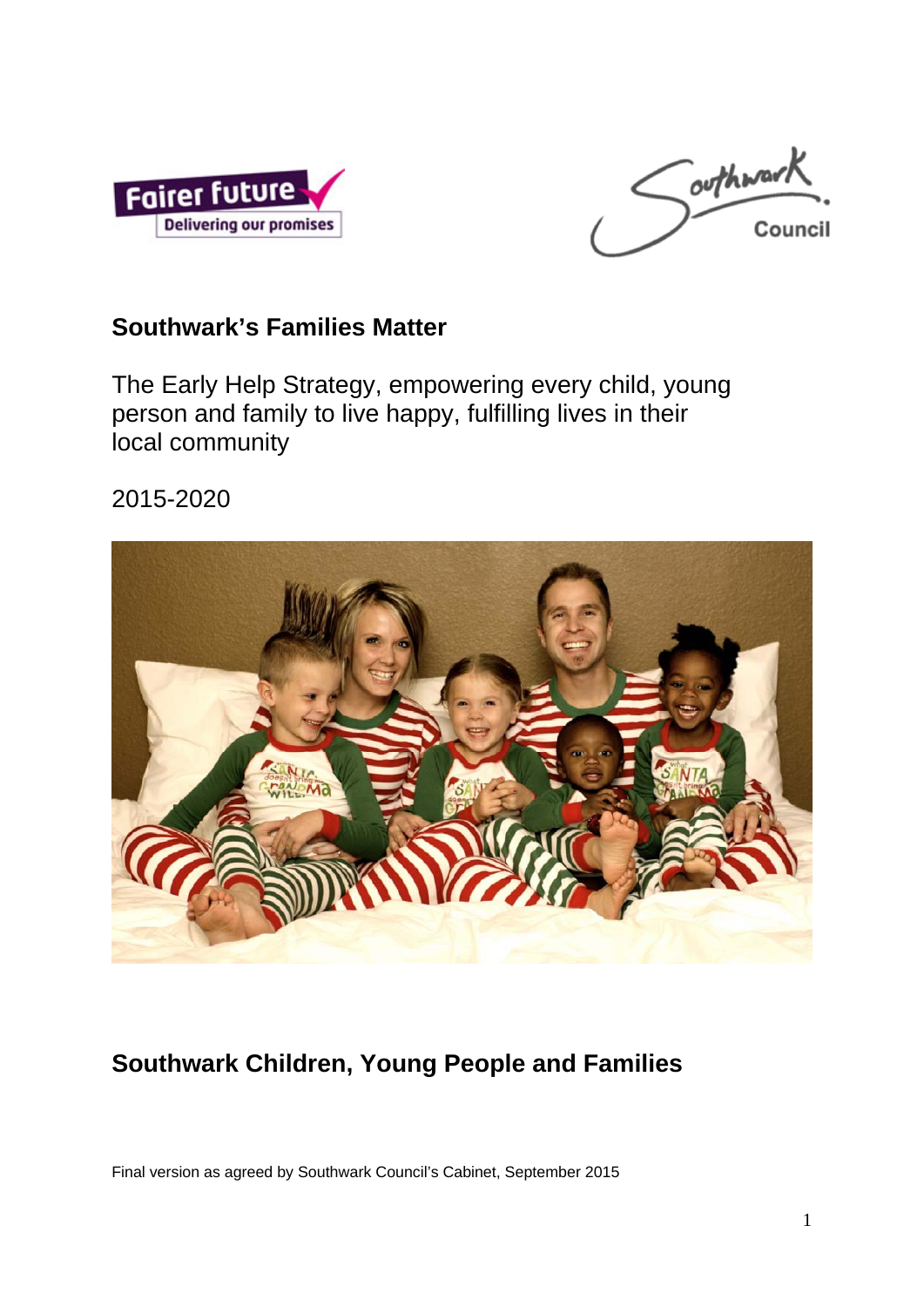

We have high ambitions for children, young people and families in Southwark. We believe that everyone should have the opportunity to achieve their full potential and local services should empower and support our residents to thrive. We have called our approach *Families Matter* because a safe, nurturing and stable family environment is the most important factor in a child's life. By taking a whole-family approach and supporting parents, as well as children as early as possible, we believe we can improve outcomes for all Southwark families. Although there are different services for different levels of need, we want all children, young people and families within Southwark to feel they are receiving support from a single service that seamlessly provides the help they need as quickly as possible. We will work closely together across the Council and with local partners in health, other services, the voluntary sector and the community to achieve this vision. This work compliments Southwark Council's Fairer Future ambition which has its core principles.

- Treating residents as if they were a valued member of our own family
- Being open, honest and accountable
- Spending money as if it were from our own pocket
- Working for everyone to realise their own potential
- Making Southwark a place to be proud of

### Our vision for families in Southwark is that:

All Southwark families lead safe, healthy lives, fulfilling their ambitions and achieving their potential. Every child, young person and family that needs help gets the right support at the earliest possible time, whether in the early years, at school or in adolescence.

#### **Councillor Victoria Mills Cabinet Member for Children and Schools**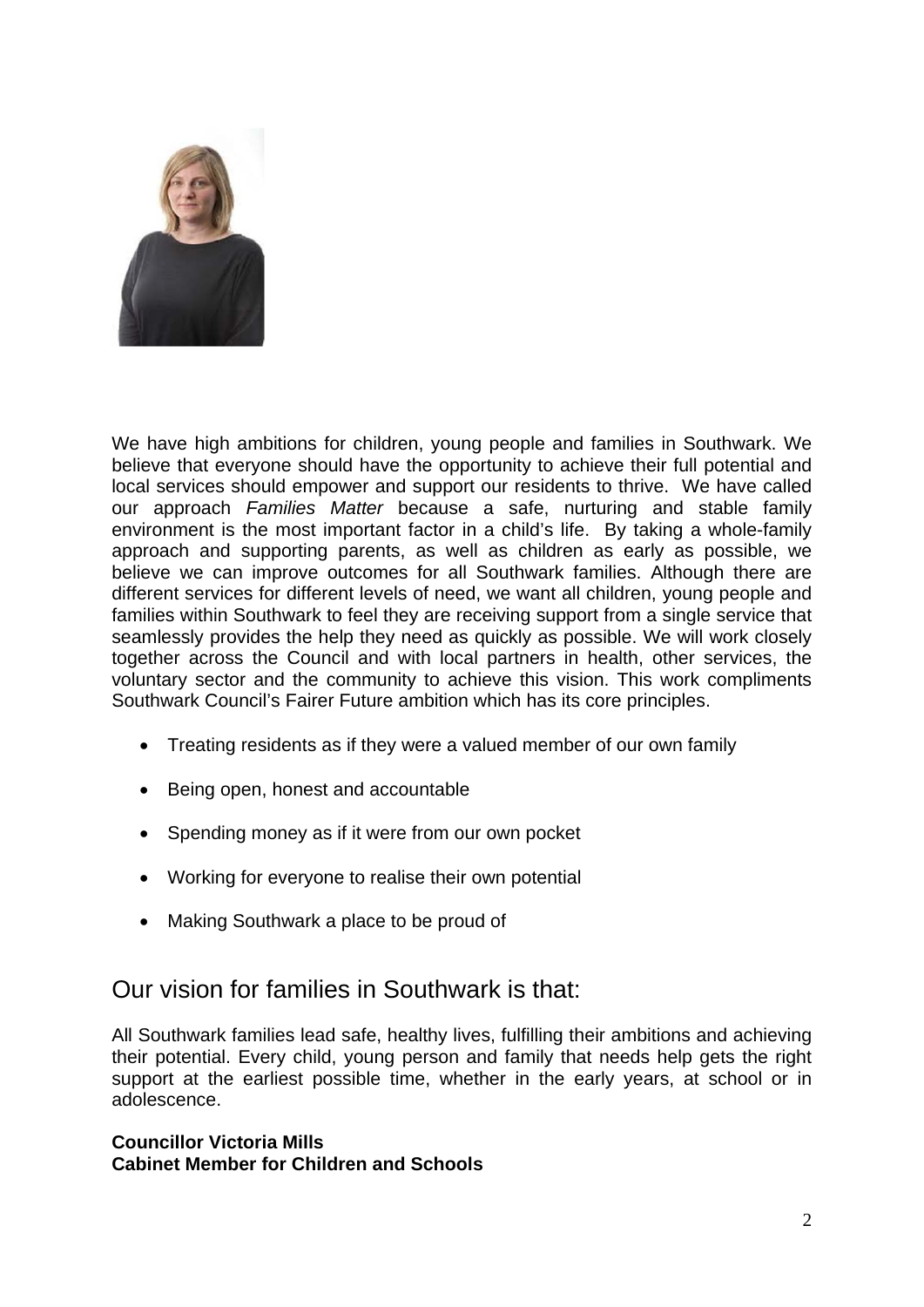### **Introduction**

This paper outlines the *Families Matter* strategy, developed for Southwark as a means to meet our ambitions for all Southwark Children and Families. The paper:

- defines what we mean by our Families Matter approach and the values and principles that underpin the planning, commissioning and delivery of services.
- outlines the national and local policy context for our work with children, young people and families.
- describes our *Families Matter* offer for delivering high quality, effective services to local children, young people and families and how they can be accessed
- sets out how we will measure the impact of our strategy on outcomes for children, young people and families and how we will identify future areas for improvement.

To develop this strategy we have gathered evidence from a number of sources to tell us what we are doing well and what we need to change. We have:

- analysed the evidence that we have on the needs of our population and service users alongside current performance
- used feedback from engagement with over 1000 children, young people and families which is available separately in *1,000 Journeys* and *1,000 Lives.*
- consulted with staff, partners and parents on existing services.
- gathered best practice examples from regular horizon scanning, other local authorities and the Early Intervention Foundation to inform our approach.

### National and local policy context

We know that it is far more effective to provide early help to promote and safeguard the welfare of children, young people and families than it is to react later when problems have already reached crisis level. It is now commonly accepted that in order to achieve this, organisations need to work in partnership both with each other and with their local communities to provide consistent and integrated support.

Helping families at an early point of need has been at the heart of national policy for children over the last decade. Key policy reports such as the Graham Allen review of Early Intervention, the Munro Review of Child Protection and statutory guidance on Working Together to Safeguard Children all confirm the same message that holistic, integrated support for children, young people and families is key to transforming lives.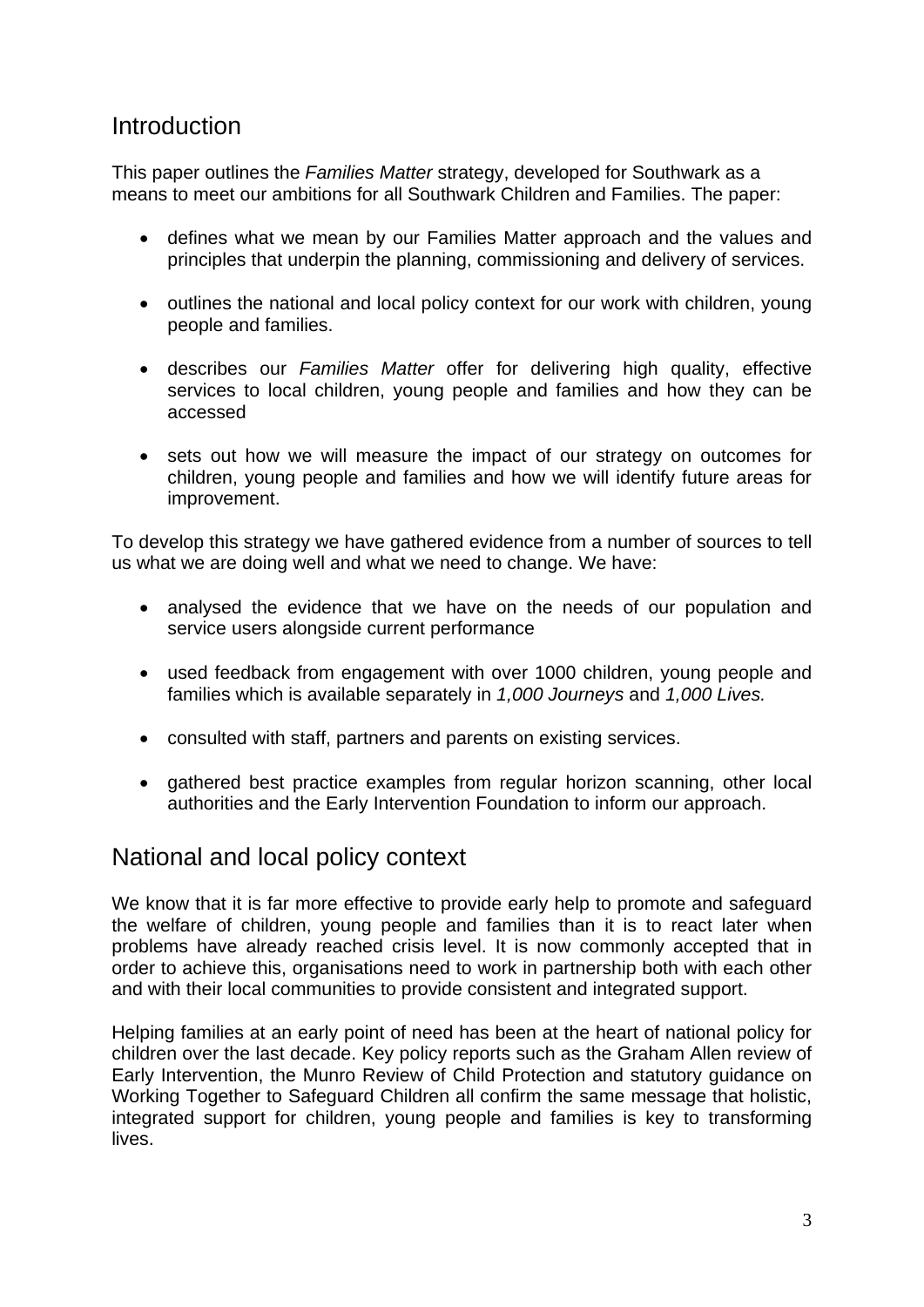Recent policy changes have further embedded the importance of integrating services to support children, young people and families.

- The Health and Social Care Act 2012 requires every local authority to establish a Health and Wellbeing Board to bring together local leaders in health and social care and join up the commissioning and delivery of local services. The Special Educational Needs and Disability reforms through the Children and Families Act 2014 have introduced new statutory responsibilities for joint health and local authority commissioning arrangements for these services. Through use of various funding initiatives the government has also promoted local projects which harness the involvement of the community and voluntary sector and strengthen partnership working between agencies.
- Responsibility for health commissioning for 0-5 year-olds is now the responsibility of the local authority. Alongside existing local authority responsibilities for children's centres and school nursing, this provides a further opportunity to establish a more holistic approach for services for children and families.

Southwark's **Health and Wellbeing Strategy,** overseen by the Health and Wellbeing Board has as one of its few key priorities, 'Giving every child and young person the best start in life'. This reflects and is informed by the **Children and Young People's Plan** published in 2013, which set out the commitment to helping every local child, young person and family to thrive, in particular through providing them with the right support at the right time, from early years to adolescence, and ensuring that our most vulnerable children and families receive timely, purposeful support that brings safe, lasting and positive change. The **Southwark Safeguarding Children Board**  (SSCB) has a statutory responsibility to assess the effectiveness of the help being provided to children and families including help provided at the earliest possible time. The Southwark Safeguarding Children Board has supported the development of the Families Matter approach as a major avenue for preventing and tackling child neglect, one of the Board's key priorities.

Southwark **Clinical Commissioning Group** is working in partnership with the Local Authority to develop a **Southwark Children and Young People's Strategy** which will provide the strategic direction and intentions for children and young people in the commissioning and delivery of health and social care needs. This will be closely aligned with *Families Matter* to ensure that health services directly contribute to the achievement of the shared outcomes set out in this strategy.

### What is Families Matter?

*Families Matter* is Southwark's approach to delivering services for children, young people and families to ensure that they are provided with the right support at the right time to prevent problems from escalating to higher levels of intervention at greater detriment to their wellbeing. We want to ensure that children, young people and families receive the best possible support at times of need in order to address and resolve issues rapidly and effectively.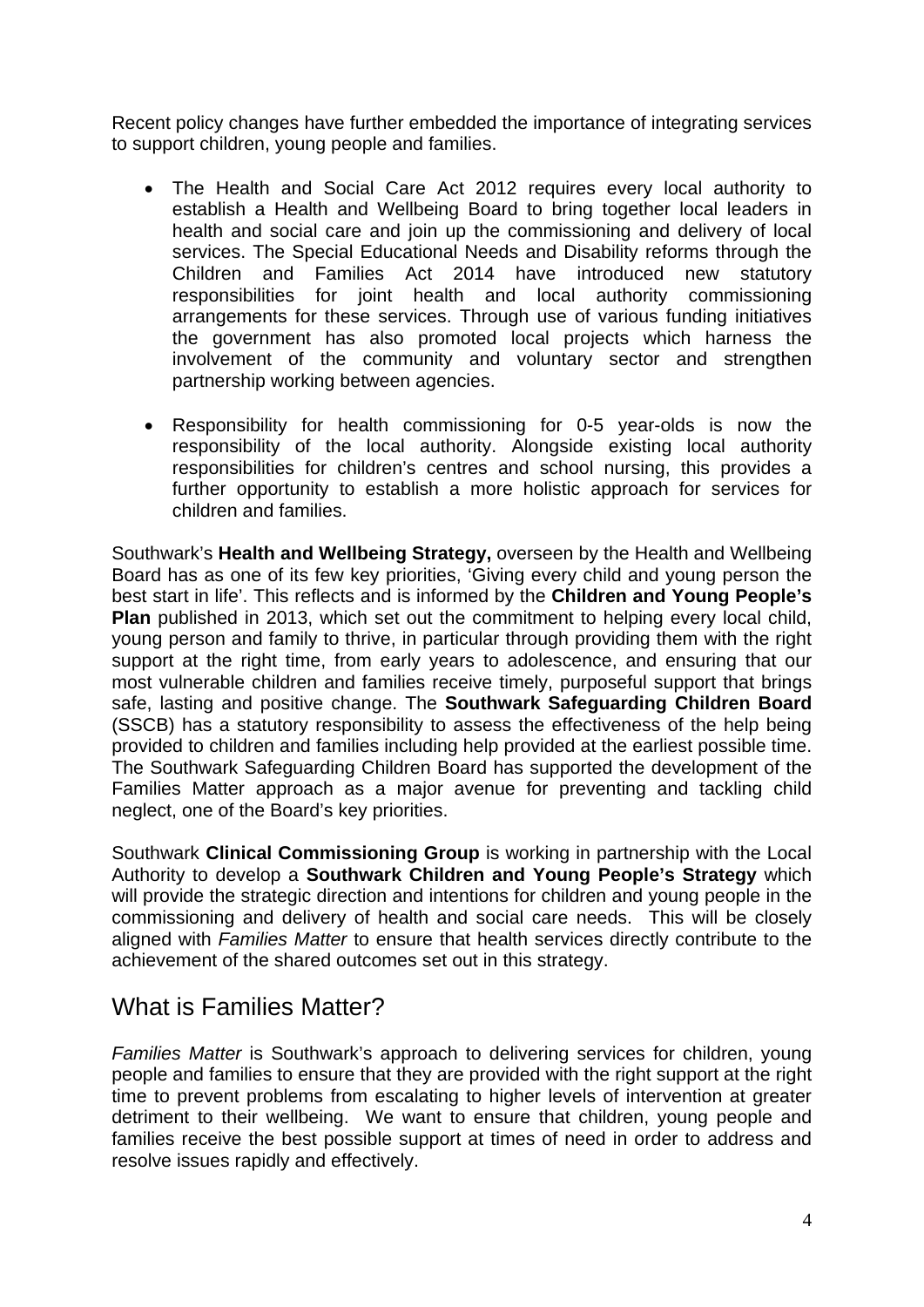*Families Matter* aims to improve outcomes across a range of domains including emotional, educational, physical and mental health and to reduce the need for statutory intervention through child protection and care proceedings.

*Families Matter* builds upon and develops the strengths of our existing, successful provision and clarifies pathways and thresholds to remove any barriers to providing effective and timely support to children, young people and families ensuring it is clearly targeted towards specific levels of need.

*Families Matter* incorporates Southwark's response to the national Troubled Families programme which was introduced by the Government in April 2012 and expanded in 2015 to incentivise local authorities to turn around the lives of families with complex problems. It will incorporate the payment-by-results element of the Troubled Families programme while continuing to ensure that all services are underpinned by the principles of good family intervention, which are:

- a dedicated key worker or lead professional
- practical, 'hands-on support' for families
- a persistent, assertive and challenging approach
- considering the family as a whole; and
- common purpose and agreed action across agencies.

This approach is based on the following principles:

- The role of all services working with children, their parents/carers and families is to ensure that their life chances are maximised, especially those who are potentially disadvantaged.
- Parents have primary responsibility for and are the main influence on their children. Our role is therefore to strengthen parenting ability whilst steadfastly remaining vigilant with regards to our duty of safeguarding vulnerable children and young people.
- The best way of helping people is to help them help themselves. Our role is to support families to be self-reliant, to become less dependent on public services, and to take control of their own outcomes.
- Intervening early prevents longer term, more costly and more damaging problems later. We will therefore invest in early help and targeted services so that we see fewer children requiring specialist services.
- There should be a clear expectation about referral to statutory services where the needs of the child or family indicate that this is appropriate.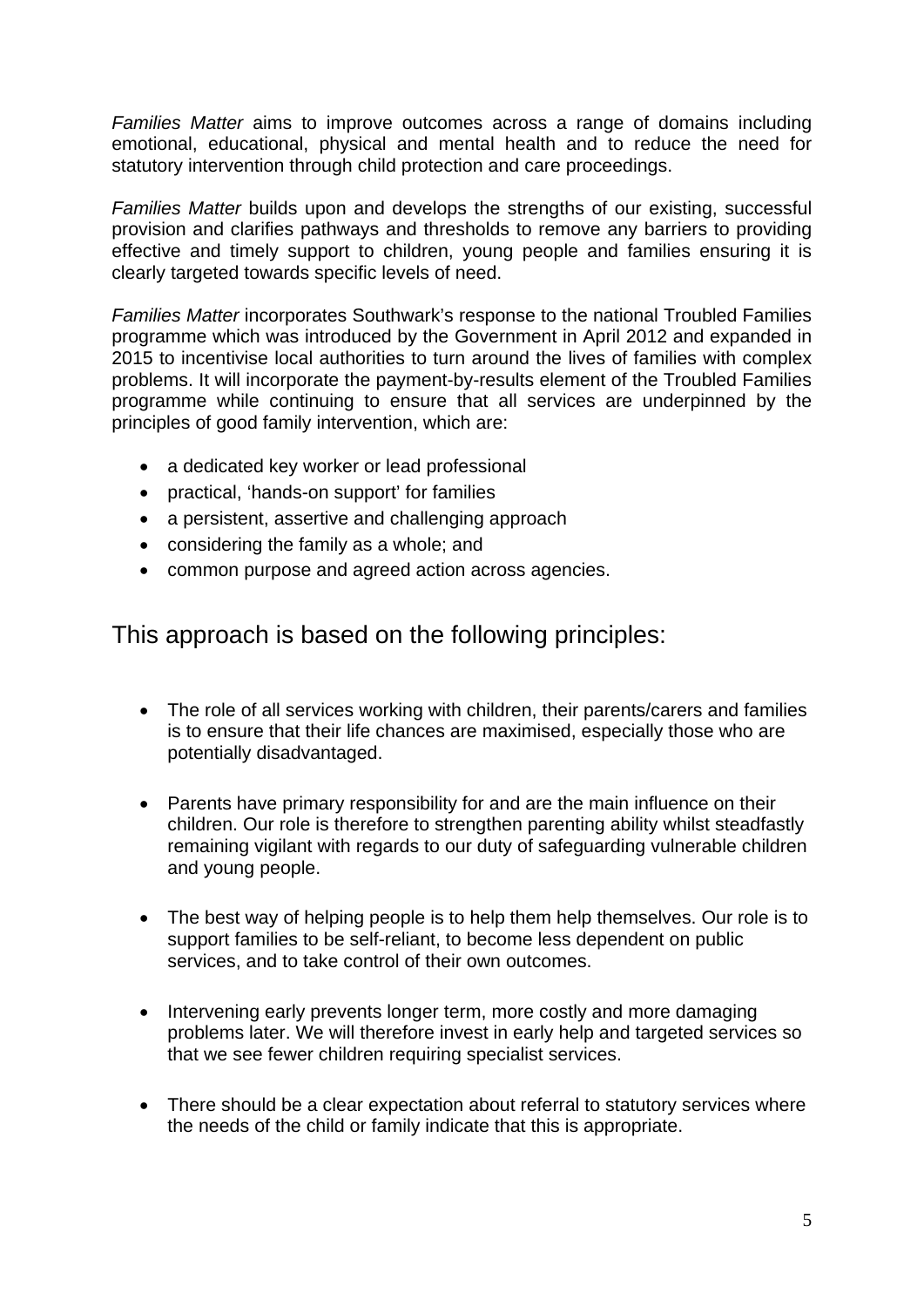- Our strategy for early help will be based on clear and obvious routes to support services according to need.
- Children's needs are best met when addressed in the context of the whole family. Services should therefore work with families in an integrated and holistic way.
- Decisions about what is commissioned and delivered will be evidence based. We will also look to use both quantitative and qualitative measures of the impact of services (this will include user satisfaction) to inform the resources we provide.
- Agencies will work within the legal framework of the Equality Act 2010 and will ensure that all services are delivered in a way which represents, serves and employs people as equals. They will work with children and families to promote a positive sense of identify and recognise and value difference, ensuring that children and family's needs are recognised, responded to and reflected in our workforce.

### The approach features:

- recognition that universal settings within the local community are usually the best place for children, young people and families to receive early support;
- preventative services that will reduce the risk of abuse and neglect and eliminate frustration in families that need to access help;
- a joined up approach to working with families, where they tell their story once, and there are clear internal processes for movement between different services;
- rapid response to an arising need and a commitment to resolving issues at point of need to avoid escalation;
- clear pathways and thresholds of support;
- a commitment to working with families to identify problems and agree on actions that will enable them to raise their children safely and successfully;
- locality-based support and delivery of high quality integrated and co-located services and support
- commitment to a lead professional approach where the most suitable professional coordinates a Team Around the Family where this is required
- openness in requesting and receiving professional advice and support coordination and integration of all providers to maximise efficiencies and effectiveness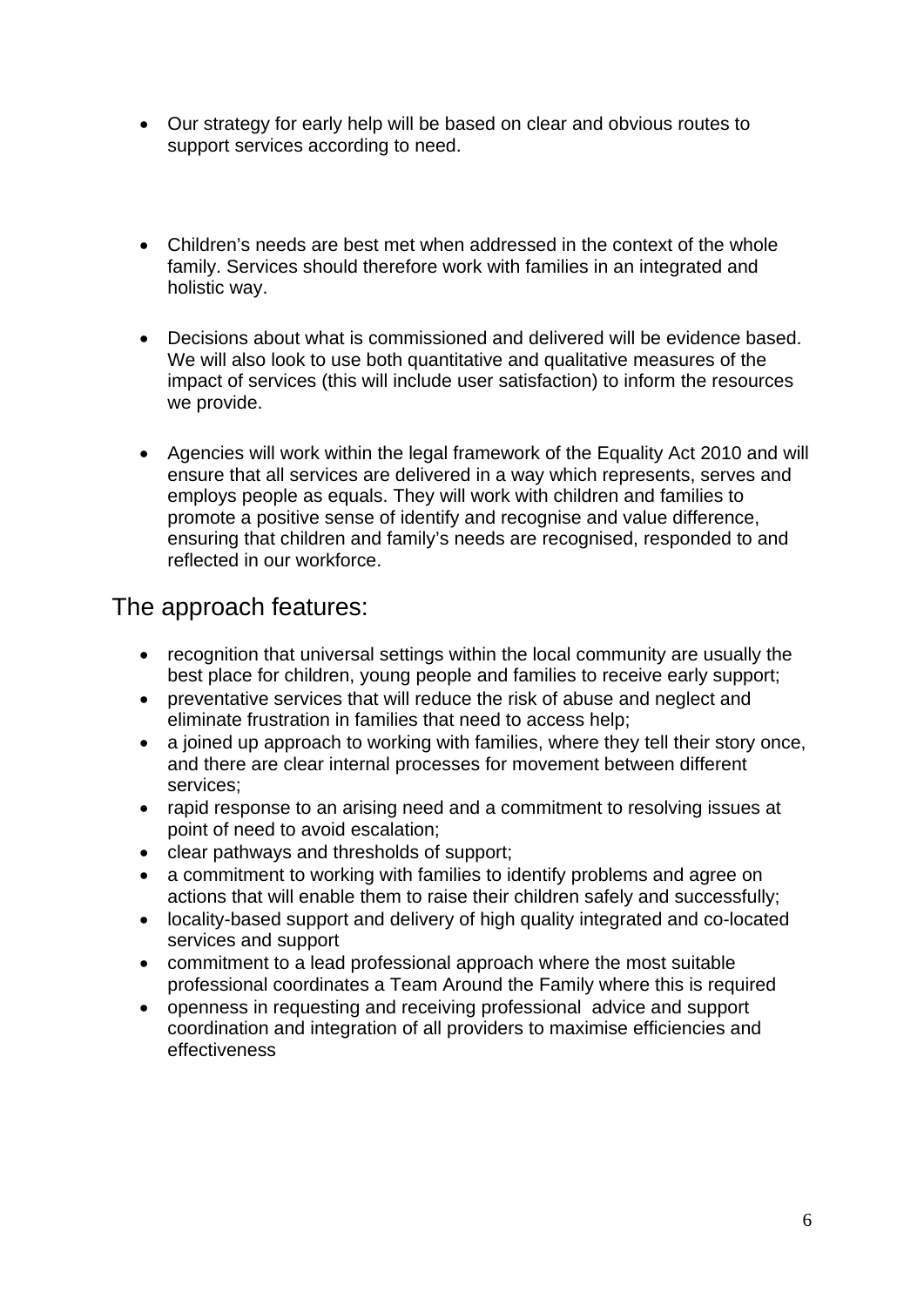# Delivery of the Service

*Families Matter* is delivered through a tiered approach ranging from children, and families with little or no additional needs to those requiring intensive support from Children's Social Care. To achieve this, there is a continuum of care that ensures that those who require support at varying levels of intensity receive a seamless service and that support continues to be provided for those who no longer need a statutory intervention (eg. children leaving care or no longer subject to a Child Protection Plan). We call this the 'tiered approach'.

*Families Matter* ensures that there is a range of service availability at every tier of support.

- **Effective and accessible universal services from 0-19 years**, including support from children's centres, providers of early years' learning, primary and secondary education, health services, youth services. GP's, Health Visitors and a range of services designated to enhance resilience and contribute to the overall wellbeing of all Southwark families in children, young people and families. If delivery and support is right at this stage, the need for more targeted support should reduce.
- **Services which provide prompt support when problems first emerge** where early resolution decreases the risk of the problem escalating to a higher, more serious level of need, or becomes entrenched, and thus more difficult to resolve.
- **More intensive services** which reduce the number of children and young people who are risk of significant harm and enabling more children and young people to live at home with their families.
- **Statutory Children's Social Care services** for children and young people at risk of or experiencing serious harm, and for higher risk families, whose needs are more complex and require statutory or specialists services.

The visual representation below indicates the different levels of support that are available to respond to the needs of children, young people and families for a range of reasons. We appreciate that there levels are not finite as families may move between these levels of support at different times, all teams and field workers appreciate the importance of working in an integrated way with partners whose skills and expertise come from all levels of support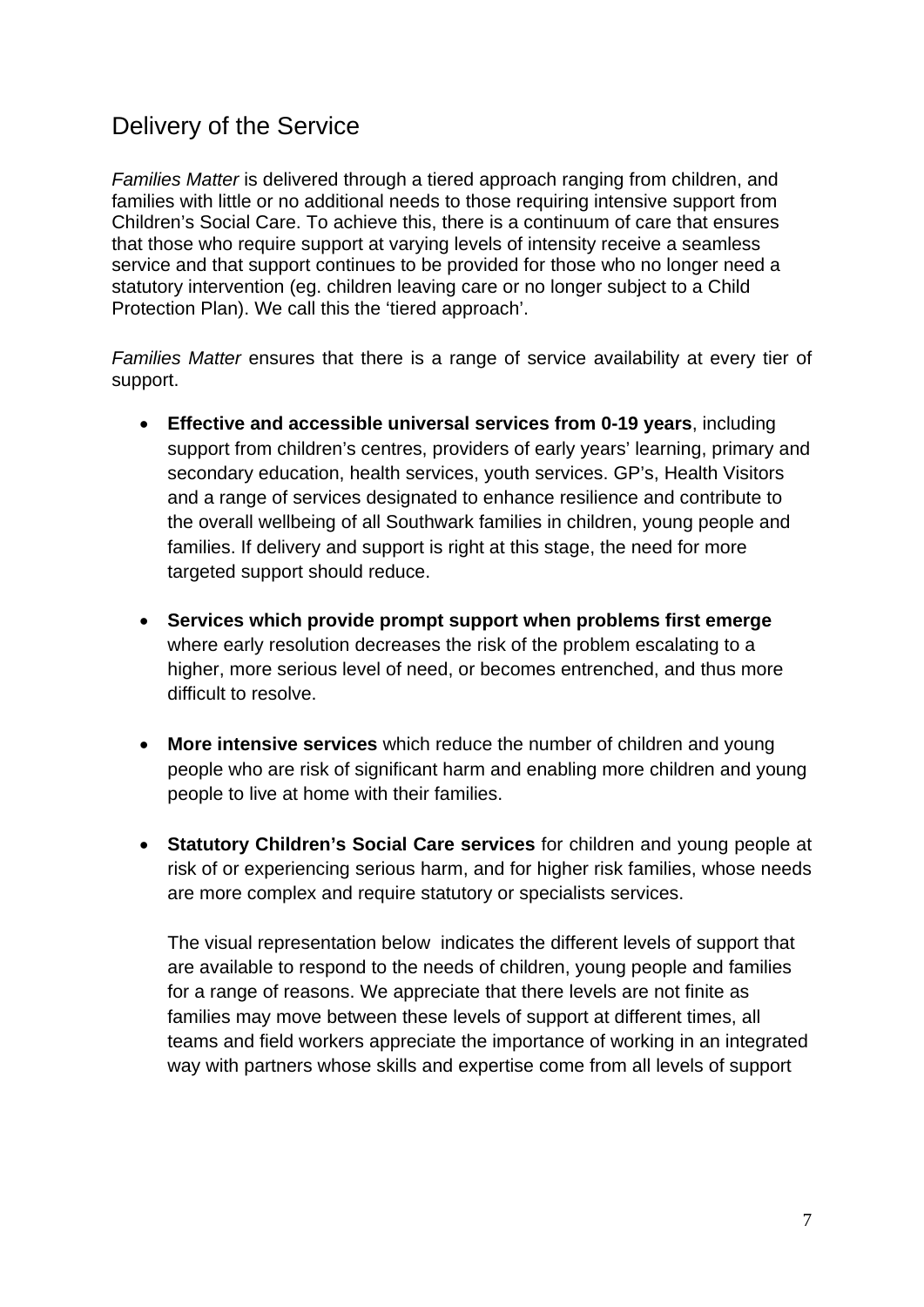

# Tier One: Universal and Universal Plus

*The Universal* level reflects our commitment to deliver high quality services for all residents of Southwark regardless of their level of need. These are open access services and are the platform for all of Southwark's children, young people and families to enjoy their entitlement to a safe, happy and fulfilling life experience. The services provided at this level help children, young people and families to develop resilience which enables them to manage their own needs alongside the support of friends, extended family, community and faith groups.

Sometimes a child, young person or family may face a specific challenge and need a little more help. Often this can be provided by specific services offered in universal settings that already have a working relationship with the child, young person or family, for example a school, Children's Centre or GPs' surgery. This is what we call Universal Plus provision.

# Tier Two: Targeted Support (Early Help Service and Specialist Family Focus Team)

Sometimes a child, young person or family faces a number of different problems at the same time and requires more support to resolve them. Where needs escalate beyond the level that universal services can address, a range of targeted services are provided in partnership with others to continue to address problems as soon as they emerge and prevent them from escalating. The Local Authority services that operate at this level are the Early Help Service and Specialist Family Focus Team, working collaboratively with a range of partners including schools, early years'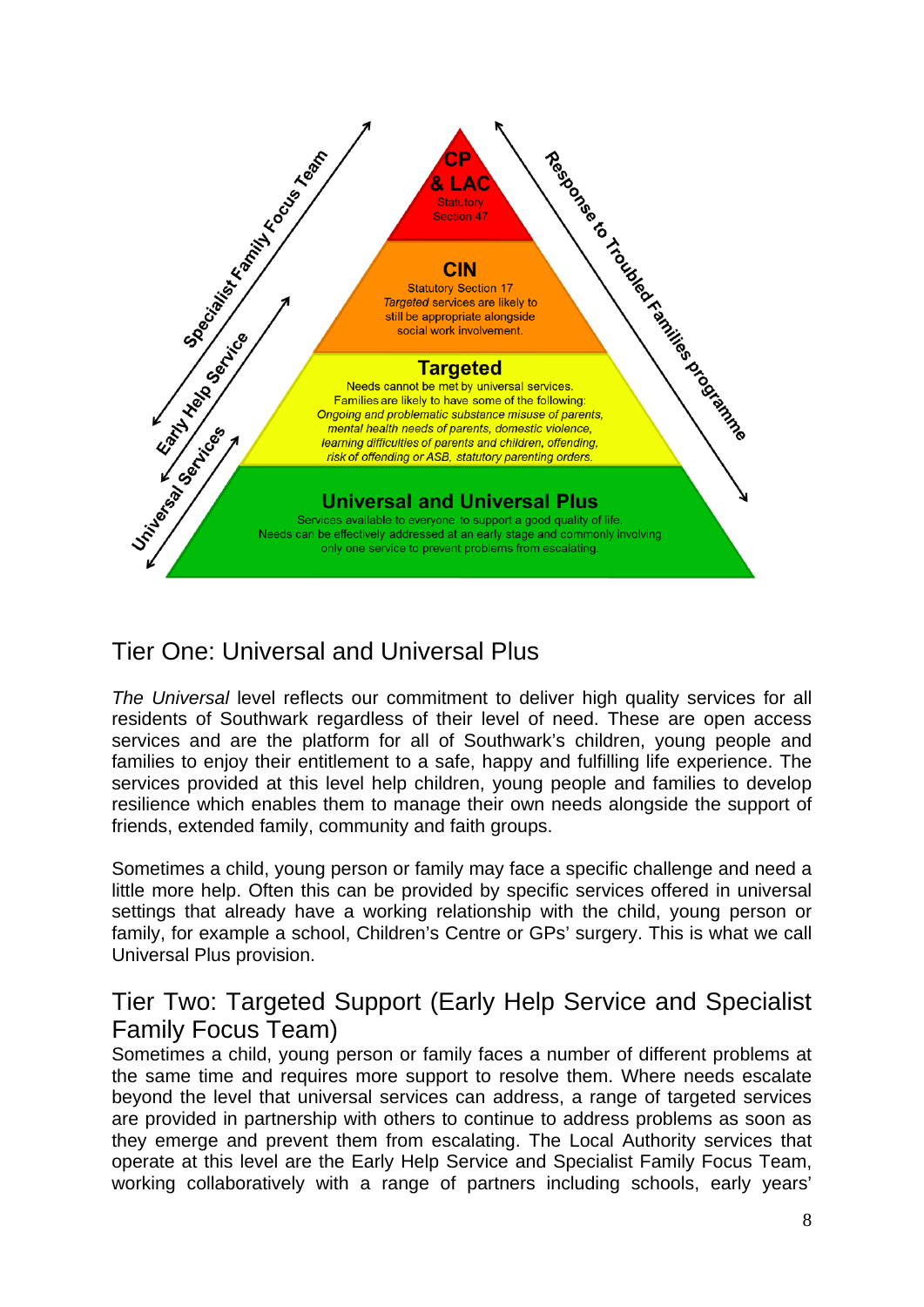settings, children's centres, health professionals, criminal justice professionals and the voluntary sector.

The Early Help Service operates four locality-based teams comprising Educational Welfare Officers, CAMHS Specialists, Family Support Officers; Early Years Support Officers and a Social Worker. School nurses and Educational Psychologists are also aligned with the locality teams. The teams link directly into Children's Centres for early years' intervention and support, and to primary and secondary schools providing support to families on matters including attendance, exclusions, SEN advice and support, and behaviour support.

The Specialist Family Focus Team (SFFT) focuses on the more complex cases which require intensive specialist support. It works with families to resolve family crisis. The team comprises Outreach and Family Intervention Project keyworkers, Parenting Coordinators, Rapid Response keyworkers, an Adult Mental Health and Substance Misuse practitioner and a Specialist Community Nurse, all supervised by a social work management team. There are also three voluntary sector organisations located with the team who provide intensive parenting and family work in the home or within group settings.

### Tier 3: Children in Need

Services at the Children in Need level of the model focus predominantly on the delivery of services to children, young people and their families where risks are greater and where longer term support may be necessary.

A child in need (CIN) is a child who is unlikely to achieve or maintain a satisfactory level of health or development, or their health and development will be significantly impaired without the provision of services; or a child who is disabled. Children who are privately fostered, who are seeking asylum or whose parents are in prison are also classed as children in need. The majority of cases allocated to Children's Social Care are at Child in Need level and social work intervention at this level is carried out in agreement with the child's parents/carers.

The service provided at CIN level includes an allocated social worker, a social work Single Assessment, a multi-agency Child in Need network and a Child in Need support plan with outcomes and goals. The support plan involves a number of agencies and specific interventions.

### Tier 4: Child Protection and Looked After Children

The Child Protection and Looked After Children level of support encompasses statutory Child Protection, and services for children looked after by the local authority.

A child in need of protection is a child that is suffering, or is likely to suffer, significant harm. The local authority investigates under Section 47 of the Children Act 1989. If the significant harm or the risk of significant harm is evident, a child protection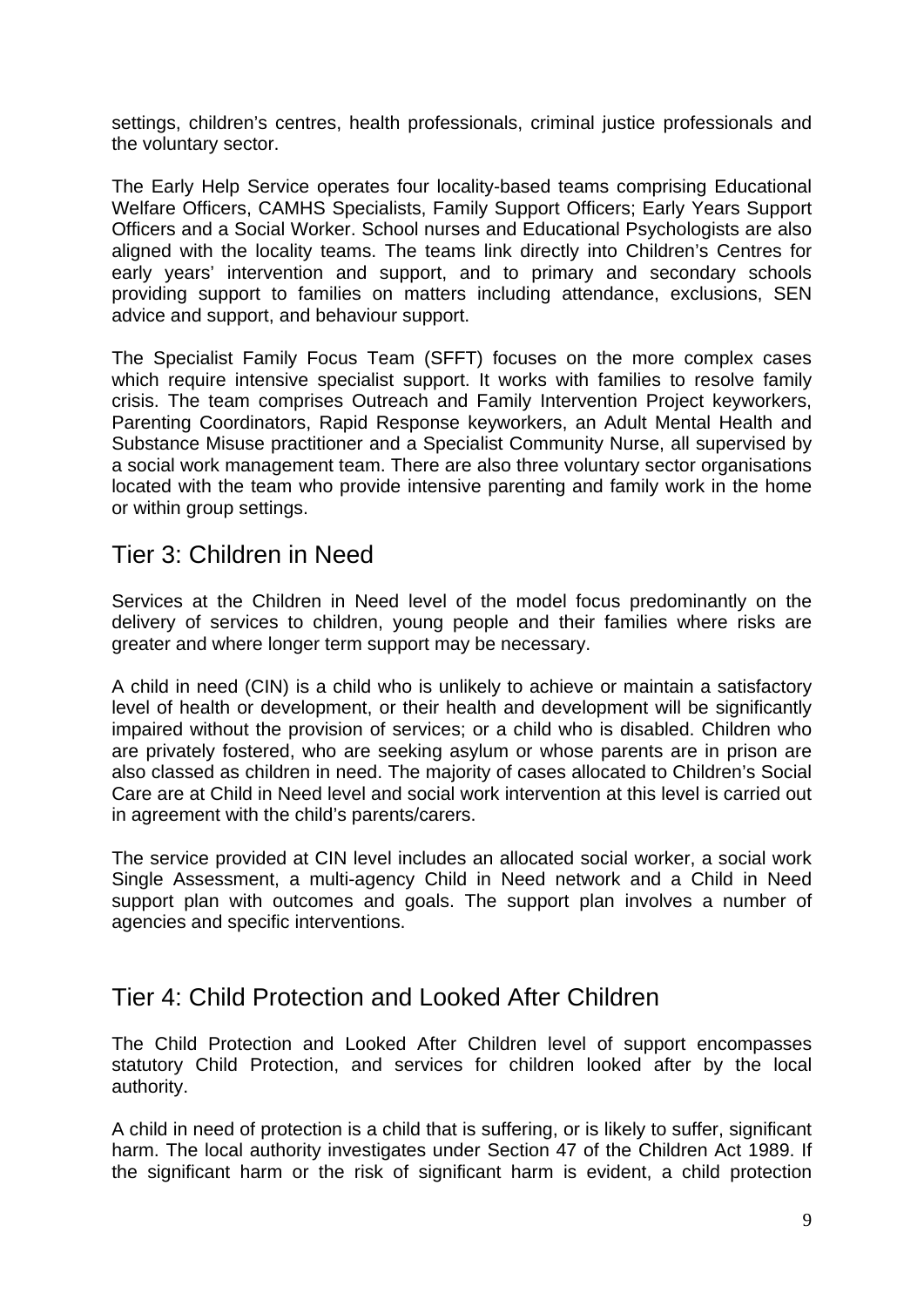conference takes place and a Core Group is established. Child Protection Conferences are chaired independently of the social work group holding the case. The conference agrees a multi-agency child protection strategy which is subject to regular and rigorous review.

A child will be taken into local authority care either following court order, or with parental consent (Section 20), in cases where the child's safety cannot be maintained in the family home, even with statutory child protection intervention. A multi agency care plan is agreed and closely monitored, with specific contributions from all partners.

# Key Outcomes

*We want to improve the lives of children, young people and families in Southwark across five key themes.* 

#### **Healthy Living**

Good health and wellbeing, including addressing mental and physical health, take up of immunisations, dental care and reduction in unhealthy weight.

#### **Keeping safe**

Parents are able to parent effectively; children are not at risk of neglect, abuse or sexual exploitation in the home, at school or within the community.

#### **Achieving and Attaining**

Children go to nursery or school, their attendance is good and they are able to behave and achieve well. Children leaving school are in further education, training or apprenticeships.

#### **Contributing to the community**

Families are taking part in positive activities, feel part of their local community and contributing where they can.

#### **Preparing for work and financial stability**

Parents and young people have access to training and qualifications and are supported to find and maintain stable jobs. Families are able to manage their money and reduce debt.

### The key measures of success which will evidence the benefits to families include:

- A reduction in the number of children needing the support of statutory safeguarding services via referrals to children's social care.
- A reduction in the number of children needing to be taken into care.
- A reduction in first-time entrants into the criminal justice system.
- More children being supported to live safely at home with their families leading to fewer numbers in care.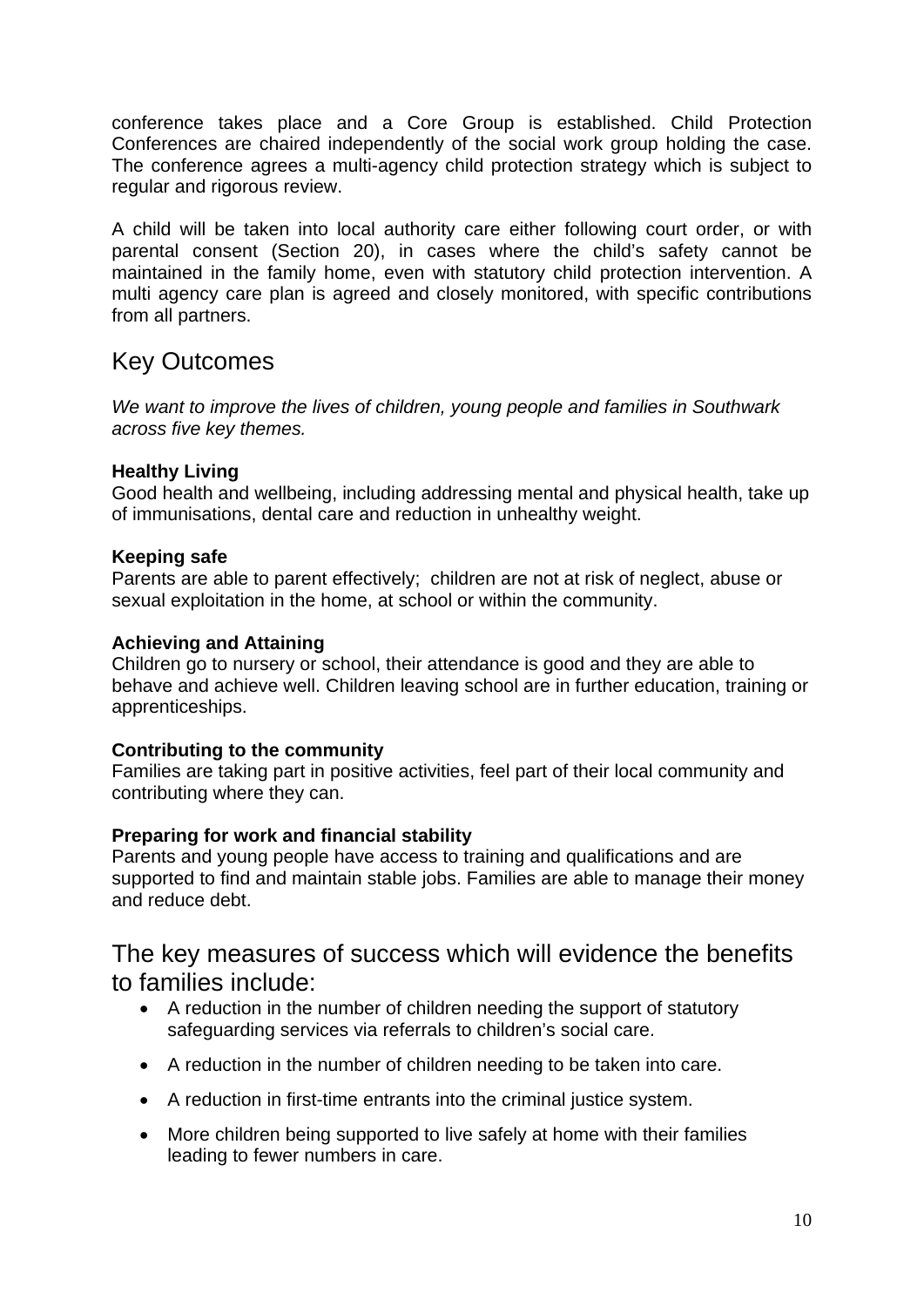- Cost reductions in the budgets of statutory and specialist services due to a reduction in demand measured over a longer term period (5 years).
- Maintaining our positive achievements in by having more young people in in education training or employment and fewer experiencing teenage pregnancy.
- Take-up of universal/ mainstream support for families with a child with special educational needs and disability. Meeting the needs of children with SEND through appropriate targeted services in the community wherever possible.
- Narrowing the gap between children achieving well on the early years foundation stage and those doing less well.
- Qualitative feedback from children and families gathered on a quarterly basis supported via our participation strategy.

*We want to be sure our services are meeting need and making a difference.* 

#### **Service Outcomes**

- Percentage of service users who say that their situation has improved.
- Number of step downs from social care to a lower tier of support
- The number of cases managed by social care at Tier 4
- Percentage of troubled families "turned around"
- Percentage of audited cases that are judged to be good or outstanding
- Percentage of Children's Centres rated good or outstanding
- The progress and attainment of Southwark's children and young people in schools
- Percentage of cases where measurable progress has been observed at last review point
- Percentage of those receiving a service that are satisfied with the service they receive

# The Importance of Partnership

The critical features of an effective early help offer include a multi-disciplinary approach that brings a range of professional skills and expertise to bear. Having a relationship with a trusted worker who can engage the child and their family, and coordinate the support needed from other agencies is also crucial. Professional practice must empower families and helps them to develop the capacity to resolve their own problems. This should be combined with a holistic approach that addresses children's needs in the wider family context, and simple, streamlined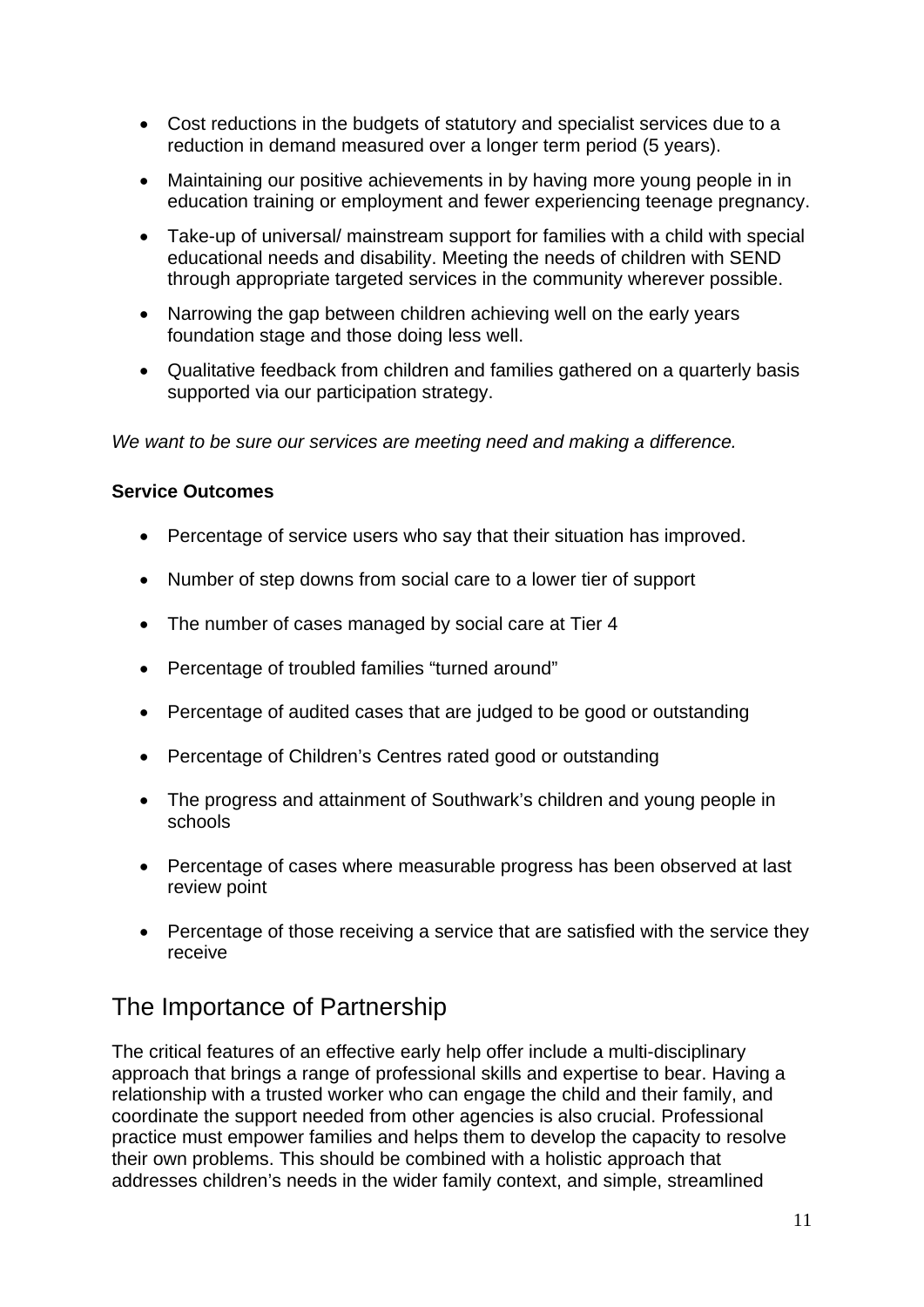referral and assessment processes. Easy to access services are essential, with no wrong front door, but an ability to communicate and help families to identify what help they need and where this will come from, regardless of the immediate professional expertise available.

The delivery of the strategy will be overseen by a multi-agency Families Matter partnership made up of the Council, the Clinical Commissioning Group, health providers, schools and other key stakeholders.

## Partners – high quality, flexible and innovative services

The success of *Families Matter* relies on a multi-agency service delivery; all partners contributing their skills, expertise, knowledge, information and resources to secure the best possible outcomes for families in need.

Partners in *Families Matter* include:

- Southwark Council
- Southwark Clinical Commissioning Group
- Early years' providers
- Primary schools
- Secondary schools
- Further education providers
- Children's Centres
- $-$  GPs
- Pharmacies
- Health Visitors
- Family Nurse Partnership
- Midwives
- Acute health providers e.g. hospitals and other specialist services
- CAMHS and adult mental health services
- Police
- Housing
- Probation and youth offending services
- Community safety
- Youth services
- Voluntary and community sector providers

The first point of contact if you are concerned that the needs of a child, young person or family cannot be met by universal services is through making a referral through the Multi-Agency Safeguarding Hub (MASH).

# The Role of the Local Safeguarding Children Board

Southwark's Safeguarding Children Board will continue to scrutinise and challenge the local authority and its partners, in respect of the thresholds for the different types of assessment and services to be commissioned and delivered.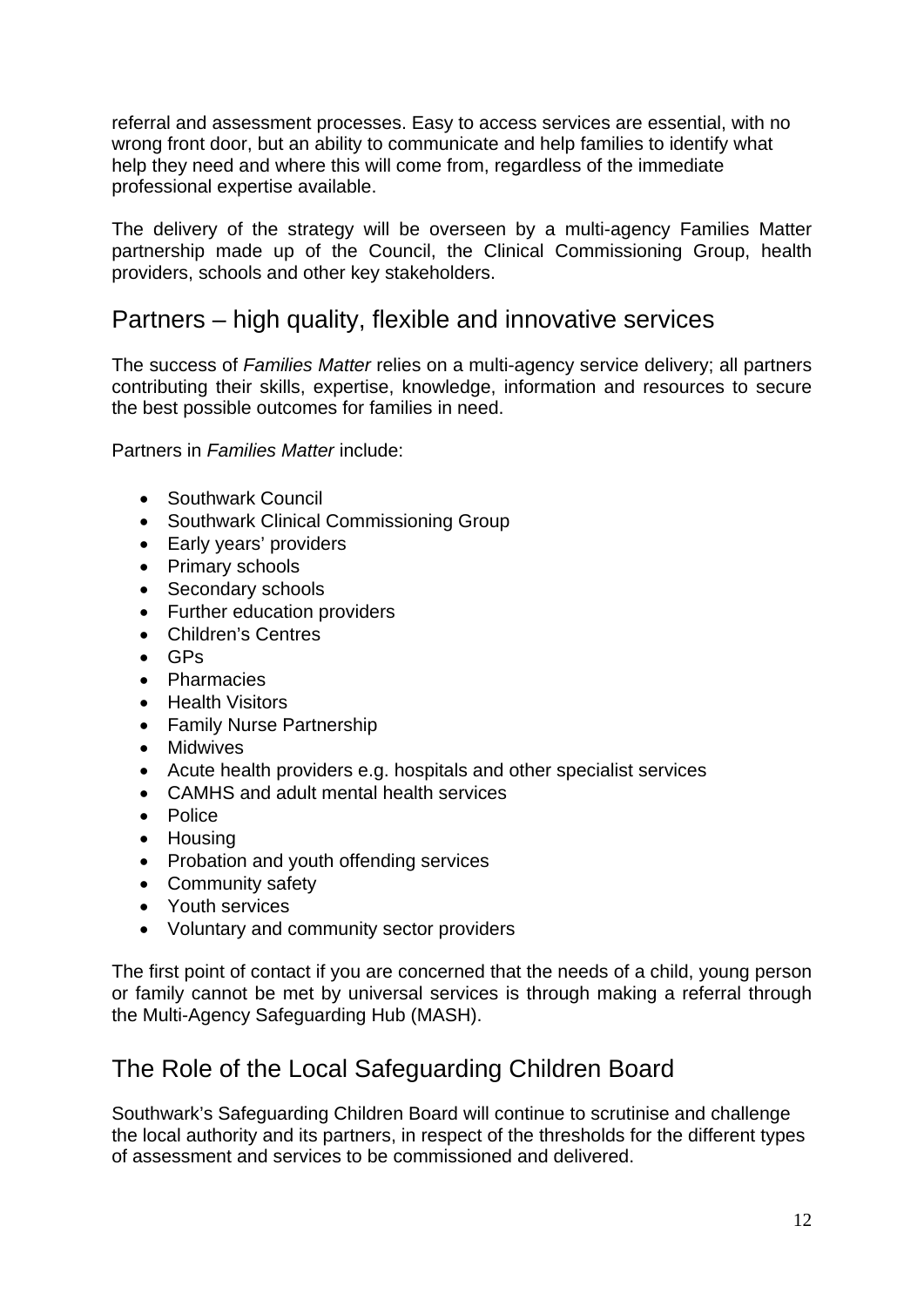The Board has published a threshold guide that includes the process for the early help assessment and the type and level of early help services to be provided. This can be found here:

http://www.southwark.gov.uk/info/266/child\_protection/2466/southwark\_safeguarding \_children\_board

Southwark's Safeguarding Children Board will provide challenge on the impact of Families Matter, in accordance with its duties under *Working together to safeguard children (*March 2015), which states that the Board should 'assess the effectiveness of the help being provided to children and families, including early help.'

# **Priorities**

We have identified the following priorities that will guide our Families Matter work over the lifetime of this strategy:

- Coordinating parenting programmes across Southwark to maximise opportunities for parents to access the most appropriate programme at the right time.
- Redeveloping services for Children in Need to strengthen the existing localitybased social work provision and further embed the systemic approach to working with families.
- Reshaping Children's Centres to achieve integration and consistency in delivering high quality early help services for children, young people and families that meet local needs.
- Ensuring a common understanding of multi-agency thresholds and access to services across all of our partner agencies.
- Developing a Families Matter commissioning strategy that provides a single, strategic overview of services that are commissioned and available to partners to achieve our shared outcomes for children and their families
- Promoting greater information sharing between all partners to develop a better understanding of how the work that everyone does contributes to shared outcomes.
- Ensuring that our services are targeted at the needs identified through our needs assessment and case audits including mental health, young people at